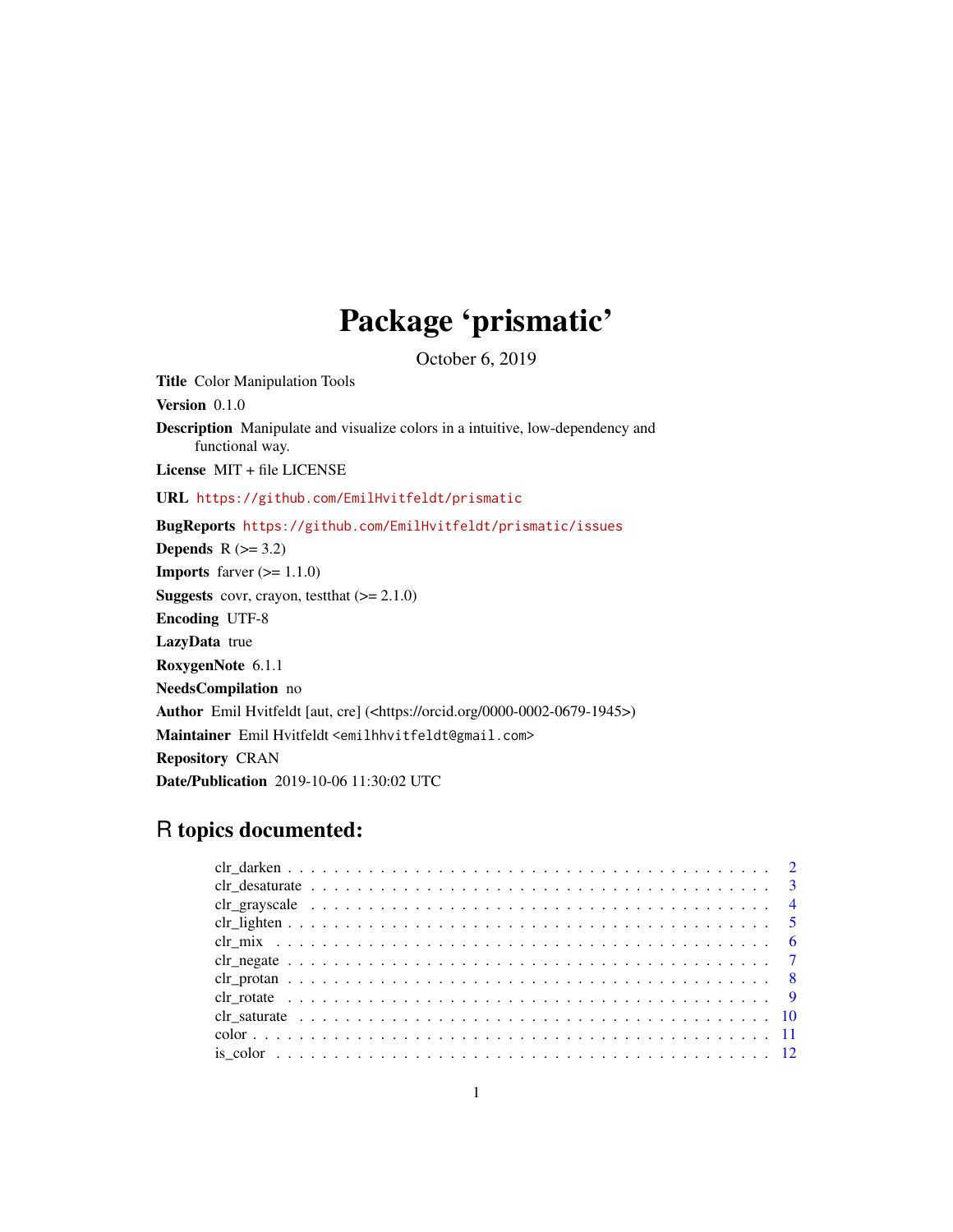#### <span id="page-1-0"></span>**Index** [13](#page-12-0)

#### **Description**

Make a color more dark

#### Usage

 $clr\_darken,col, shift = 0.5, space = c("HSL")$ 

#### **Arguments**

| col   | a color object or vector of any of the three kinds of R color specifications, i.e.,<br>either a color name (as listed by colors()), a hexadecimal string of the form<br>"#rrggbb" or "#rrggbbaa" (see rgb), or a positive integer i meaning palette()[i]. |
|-------|-----------------------------------------------------------------------------------------------------------------------------------------------------------------------------------------------------------------------------------------------------------|
| shift | Numeric between 0 and 1, 0 will do zero darkening, 1 will do complete darken-<br>ing turning the color to black. Defaults to 0.5.                                                                                                                         |
| space | character string specifying the color space in which adjustment happens. Can<br>be either "HLS", "HCL" or "combined". Defaults to "HSL".                                                                                                                  |

#### Details

The colors will be trainsformed to HSL color space (hue, saturation, lightness) where the lightness of the color will be modified. The lightness of a color takes a value between 0 and 1, with 0 being black and 1 being white. The shift argument takes a value between 0 and 1, where 0 means that the lightness stays unchanged and 1 means completely black. As an example, if the lightness of the color is 0.6 and shift is 0.5, then the lightness be set to the halfway point between 0.6 and 0, which is 0.3.

If space = "HSL" then the colors are transformed to HSL space where the lightness value L is adjusted. If space = "HCL" then the colors are transformed to Cylindrical HCL space where the luminance value L is adjusted. If space = "combined" then the colors are tranformed into HSL and Cylindrical HCL space. Where the color adjusting is happening HLS is copied tto the values in the HCL tranformation. Thus the "combined" transformation adjusts the luminance in HCL space and chroma in HSL space. For more information regarding use of color spaces, please refer to eh colorspace paper <https://arxiv.org/abs/1903.06490>.

#### Value

a color object of same length as col.

#### Source

[https://en.wikipedia.org/wiki/HSL\\_and\\_HSV](https://en.wikipedia.org/wiki/HSL_and_HSV) <https://en.wikipedia.org/wiki/CIELUV> <https://arxiv.org/abs/1903.06490>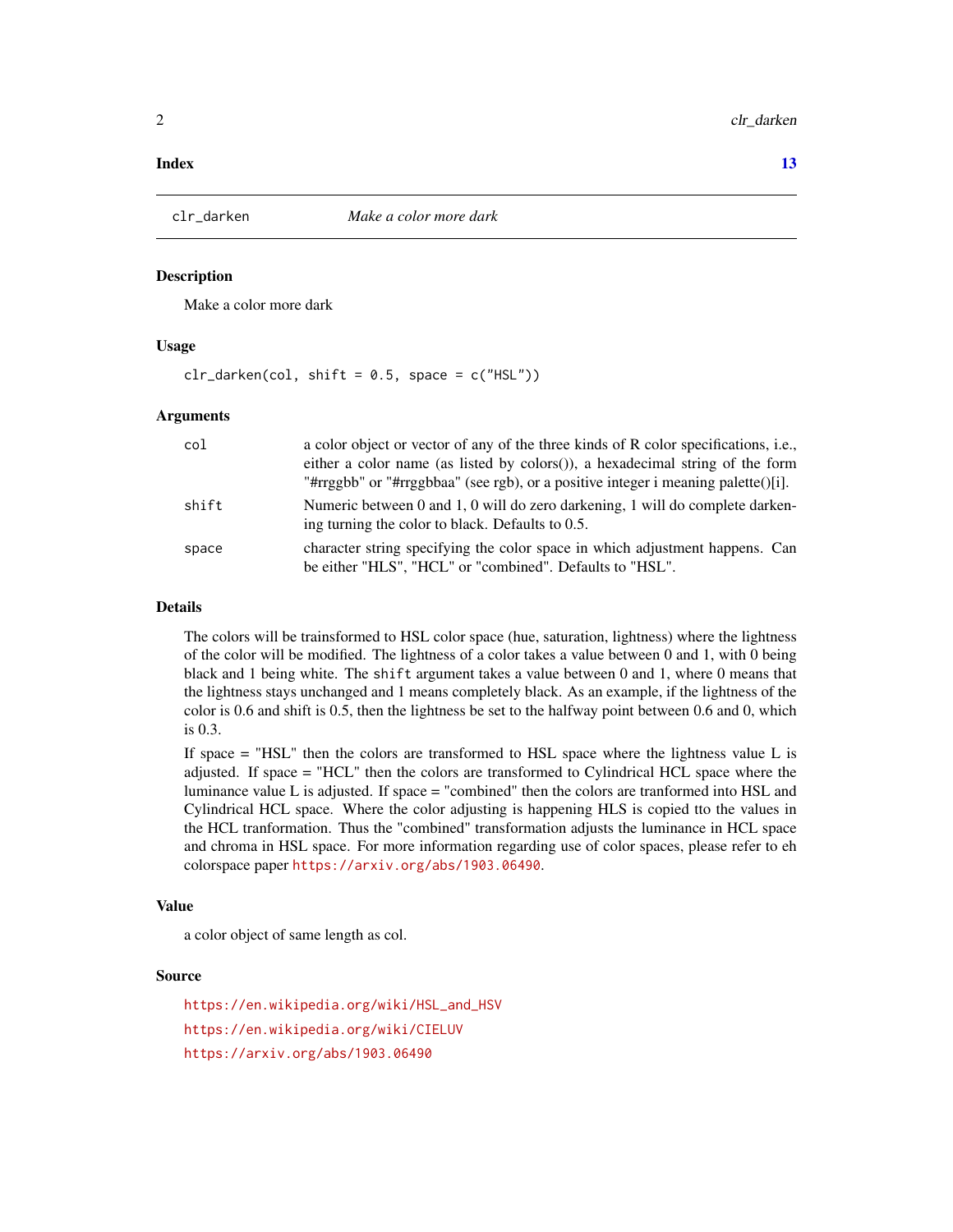### <span id="page-2-0"></span>clr\_desaturate 3

#### See Also

clr\_lighten

#### Examples

```
# Using linear shift
plot(clr_darken(rep("red", 11), shift = seq(0, 1, 0.1)))
# Using exponential shifts
plot(clr_darken(rep("red", 11), shift = log(seq(1, exp(1), length.out = 11))))
```
clr\_desaturate *Make a color more desaturated*

#### Description

Make a color more desaturated

#### Usage

 $clr\_desature,col, shift = 0.5)$ 

#### Arguments

| col   | a color object or vector of any of the three kinds of R color specifications, i.e.,      |
|-------|------------------------------------------------------------------------------------------|
|       | either a color name (as listed by colors)), a hexadecimal string of the form             |
|       | "#rrggbb" or "#rrggbbaa" (see rgb), or a positive integer i meaning palette( $\chi$ [i]. |
| shift | Numeric between 0 and 1, 0 will do zero desaturation, 1 will do complete desat-          |
|       | uration. Defaults to 0.5.                                                                |

#### Details

The colors will be trainsformed to HSL color space (hue, saturation, lightness) where the saturation of the color will be modified. The saturation of a color takes a value between 0 and 1, with 0 being black and 1 being white. The shift argument takes a value between 0 and 1, where 0 means that the saturation stays unchanged and 1 means completely desaturated. As an example, if the saturation of the color is 0.6 and shift is 0.5, then the saturation be set to the halfway point between 0.6 and 0 which is 0.3.

### Value

a colors object of same length as col.

#### Source

[https://en.wikipedia.org/wiki/HSL\\_and\\_HSV](https://en.wikipedia.org/wiki/HSL_and_HSV)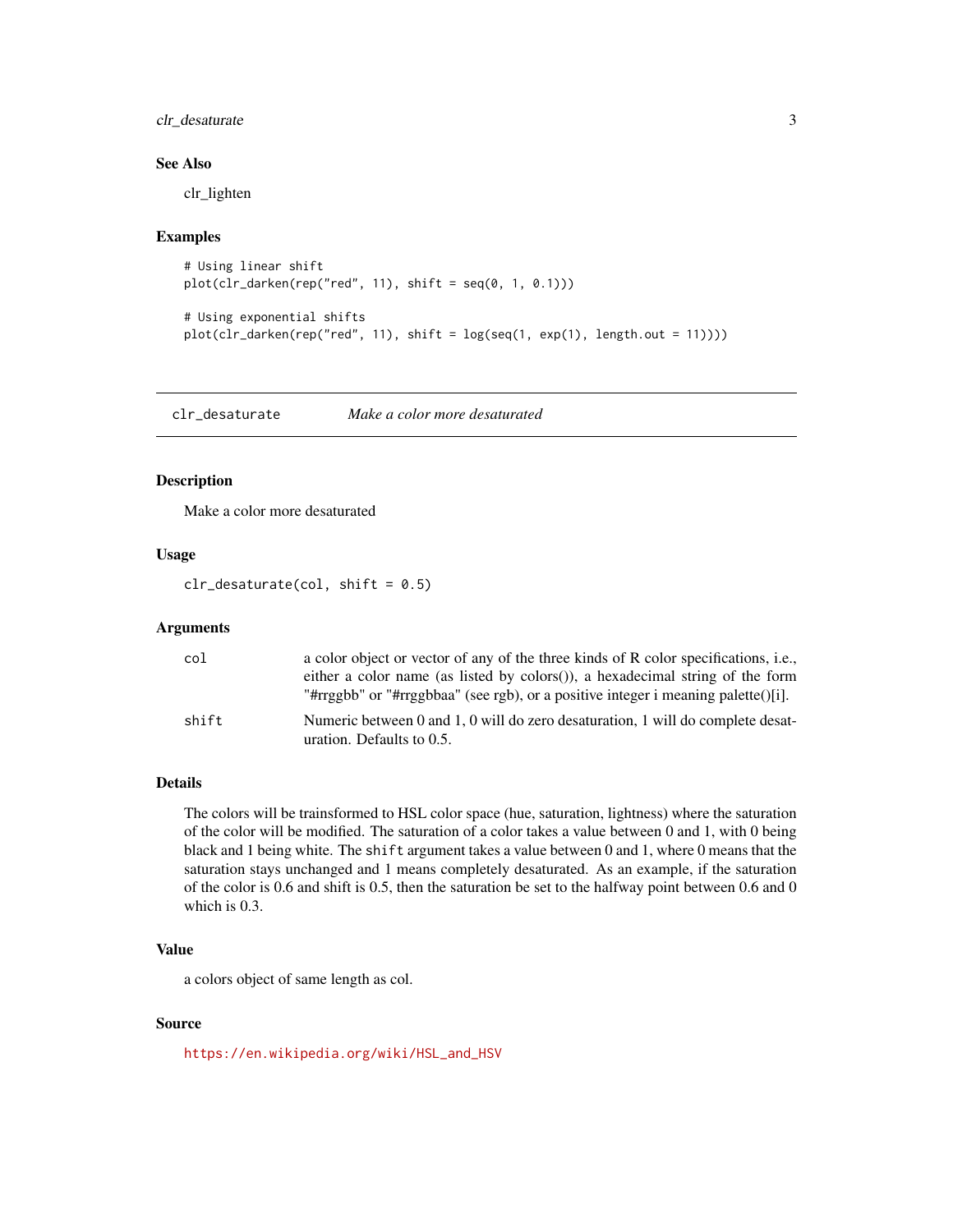#### <span id="page-3-0"></span>See Also

clr\_saturate

#### Examples

```
plot(clr_desaturate(terrain.colors(10), shift = 0.5))
```

```
plot(clr_desaturate(terrain.colors(10), shift = 0.9))
```

```
plot(clr_desaturate(rep("firebrick", 11), shift = seq(0, 1, 0.1)))
```
clr\_grayscale *Transform colors to greyscale*

#### Description

This function has a selection of different methods to turn colors into grayscale.

#### Usage

```
clr_grayscale(col, method = c("luma", "averaging", "min_decomp",
  "max_decomp", "red_channel", "green_channel", "blue_channel"))
clr_greyscale(col, method = c("luma", "averaging", "min_decomp",
  "max_decomp", "red_channel", "green_channel", "blue_channel"))
```
#### **Arguments**

| col    | a color object or vector of any of the three kinds of R color specifications, i.e.,                                                                        |
|--------|------------------------------------------------------------------------------------------------------------------------------------------------------------|
|        | either a color name (as listed by colors)), a hexadecimal string of the form                                                                               |
|        | "#rrggbb" or "#rrggbbaa" (see rgb), or a positive integer i meaning palette()[i].                                                                          |
| method | character string specifying the grayscaling method. Can be one of "luma", "av-<br>eraging", "min_decomp", "max_decomp", "red_channel", "green_channel" and |
|        | "blue channel". Defaults to "luma".                                                                                                                        |

#### Details

if method = "averaging" then the red, green and blue have been averaged together to create the grey value. This method does a poor job of representing the way the human eye sees color. If method = "luma" (the default) then then a weighted average is used to calculate the grayscale values. The BT. 709 method from the ITU Radiocommunication Sector have determined the weights. It method = "min\_decomp" or method = "max\_decomp", then a decomposition method is used where the minimum or maximum color value have been selected for the color value. So the color rgb(60, 120, 40) would have the min\_decomp value of 40 and max\_decomp value of 120. If method is "red\_channel", "green\_channel" or "blue\_channel", then the corresponding color channel been selected for the values of grayscale.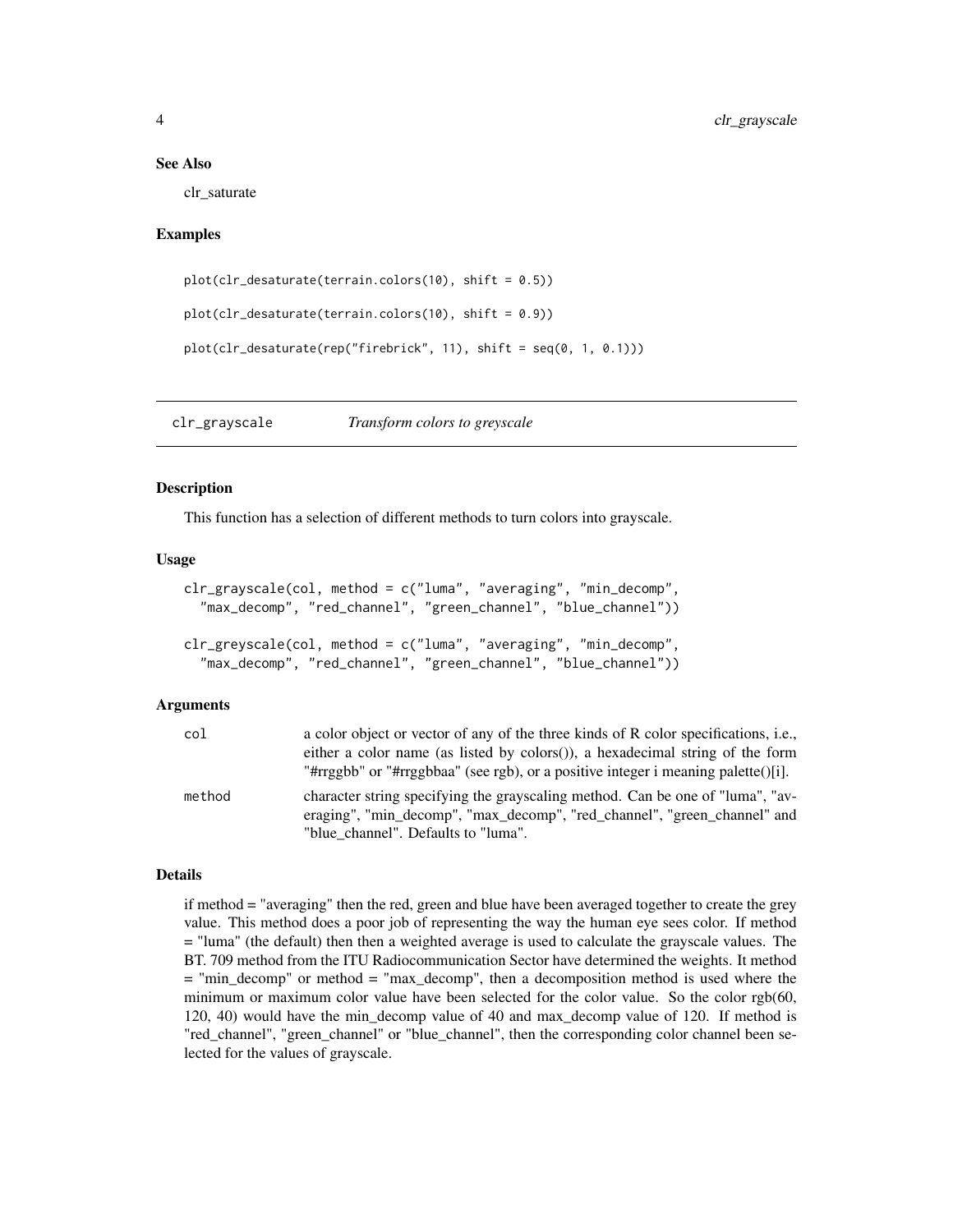### <span id="page-4-0"></span>clr\_lighten 5

#### Value

a colors object of same length as col.

#### Source

```
https://www.tannerhelland.com/3643/grayscale-image-algorithm-vb6/
https://en.wikipedia.org/wiki/Luma
```
#### Examples

```
plot(clr_grayscale(rainbow(10)))
```

```
plot(clr_grayscale(terrain.colors(10)))
```

```
plot(clr_grayscale(hcl.colors(10), method = "luma"))
plot(clr_grayscale(hcl.colors(10), method = "averaging"))
plot(clr_grayscale(hcl.colors(10), method = "min_decomp"))
plot(clr_grayscale(hcl.colors(10), method = "max_decomp"))
plot(clr_grayscale(hcl.colors(10), method = "red_channel"))
plot(clr_grayscale(hcl.colors(10), method = "green_channel"))
plot(clr_grayscale(hcl.colors(10), method = "blue_channel"))
```
clr\_lighten *Make a color more light*

#### Description

Make a color more light

#### Usage

```
clr_{\text{lighten}}(col, shift = 0.5, space = c("HSL", "HCL", "combined")
```
#### Arguments

| col   | a color object or vector of any of the three kinds of R color specifications, i.e.,<br>either a color name (as listed by colors()), a hexadecimal string of the form<br>"#rrggbb" or "#rrggbbaa" (see rgb), or a positive integer i meaning palette()[i]. |
|-------|-----------------------------------------------------------------------------------------------------------------------------------------------------------------------------------------------------------------------------------------------------------|
| shift | Numeric between 0 and 1, 0 will do zero lightening, 1 will do complete lighten-<br>ing turning the color to white. Defaults to 0.5.                                                                                                                       |
| space | character string specifying the color space in which adjustment happens. Can<br>be either "HLS", "HCL" or "combined". Defaults to "HSL".                                                                                                                  |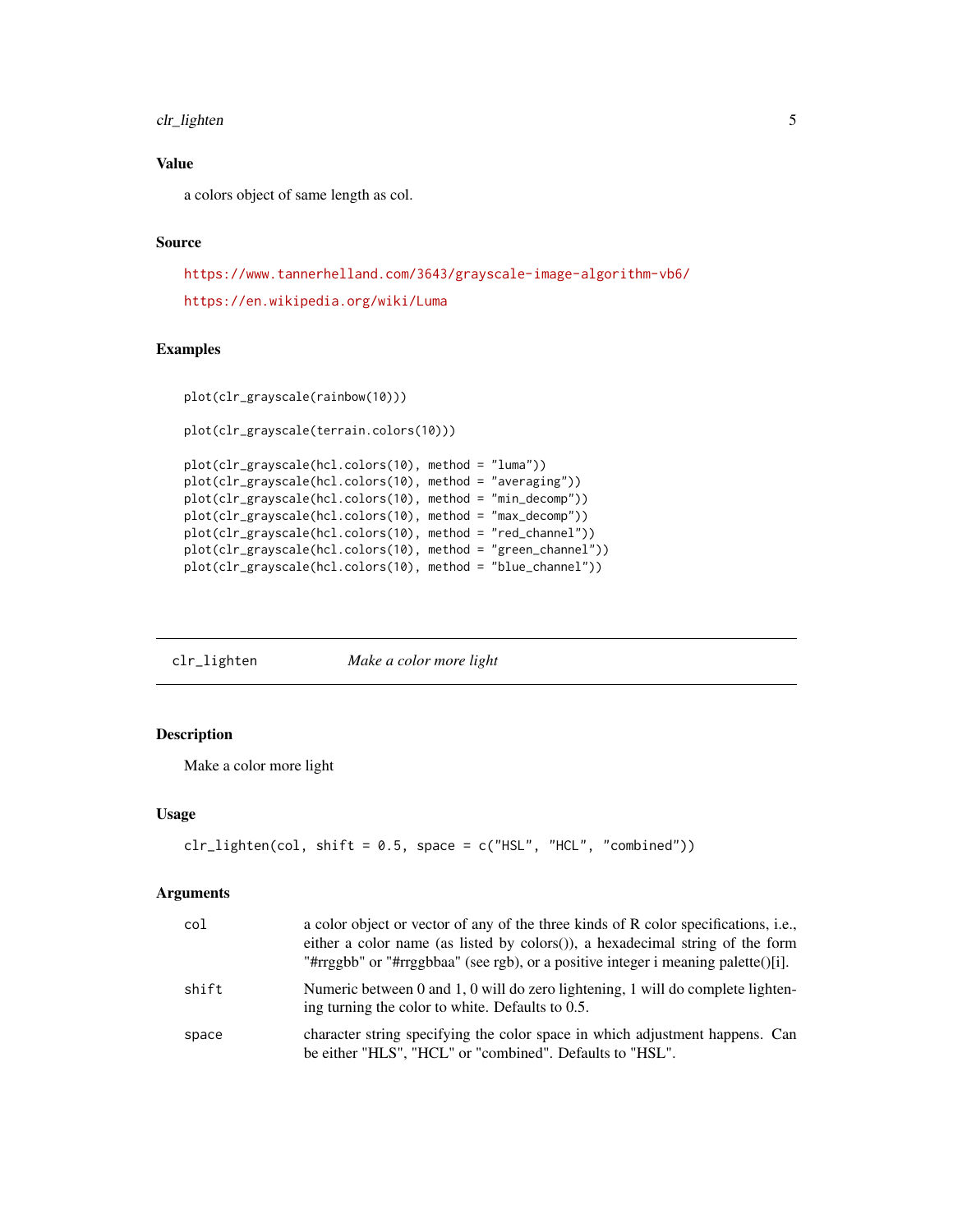#### <span id="page-5-0"></span>Details

The colors will be trainsformed to HSL color space (hue, saturation, lightness) where the lightness of the color will be modified. The lightness of a color takes a value between 0 and 1, with 0 being black and 1 being white. The shift argument takes a value between 0 and 1, where 0 means that the lightness stays unchanged and 1 means completely white. As an example, if the lightness of the color is 0.6 and shift is 0.5, then the lightness be set to the halfway point between 0.6 and 1 which is 0.8.

If space = "HSL" then the colors are transformed to HSL space where the lightness value L is adjusted. If space = "HCL" then the colors are transformed to Cylindrical HCL space where the luminance value L is adjusted. If space = "combined" then the colors are tranformed into HSL and Cylindrical HCL space. Where the color adjusting is happening HLS is copied tto the values in the HCL tranformation. Thus the "combined" transformation adjusts the luminance in HCL space and chroma in HSL space. For more information regarding use of color spaces, please refer to eh colorspace paper <https://arxiv.org/abs/1903.06490>.

#### Value

a colors object of same length as col.

#### Source

```
https://en.wikipedia.org/wiki/HSL_and_HSV
https://en.wikipedia.org/wiki/CIELUV
https://arxiv.org/abs/1903.06490
```
#### See Also

clr\_darken

#### Examples

```
# Using linear shift
plot(clr_lighten(rep("red", 11), shift = seq(0, 1, 0.1)))
plot(clr_{lighten}(rep("red", 11), shift = seq(0, 1, 0.1), space = "HCL"))# Using exponential shifts
plot(clr_lighten(rep("red", 11), shift = log(seq(1, exp(1), length.out = 11))))
```
clr\_mix *Mixes a color into*

#### Description

Mixes a color into

#### Usage

 $clr_mix(col, mix_in, ratio = 0.5)$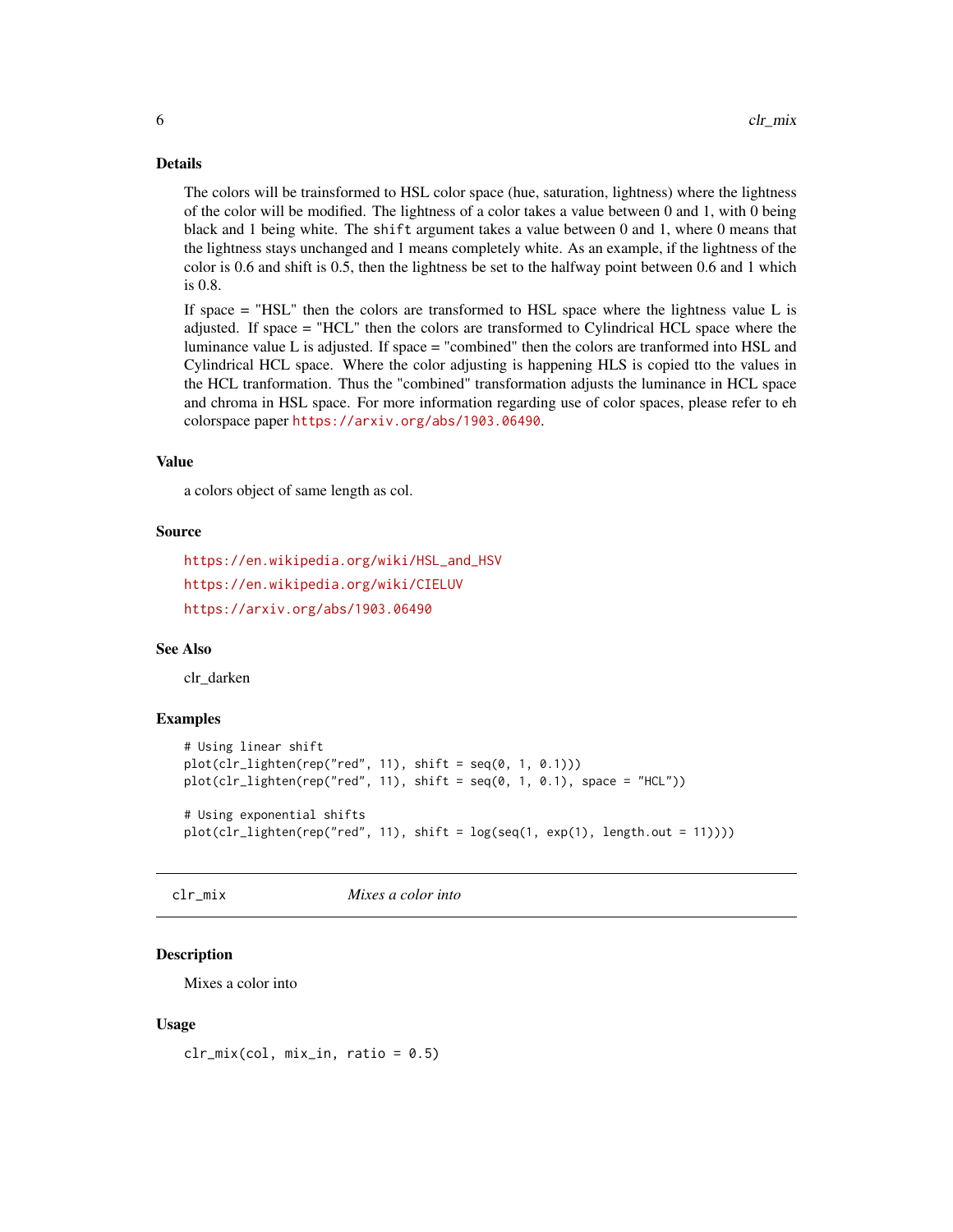### <span id="page-6-0"></span>clr\_negate 7

#### **Arguments**

| col    | a color object or vector of any of the three kinds of R color specifications, i.e.,<br>either a color name (as listed by colors)), a hexadecimal string of the form<br>"#rrggbb" or "#rrggbbaa" (see rgb), or a positive integer i meaning palette()[i]. |
|--------|----------------------------------------------------------------------------------------------------------------------------------------------------------------------------------------------------------------------------------------------------------|
| mix_in | A single color any of the three kinds of R color specifications, i.e., either a<br>color name (as listed by colors()), a hexadecimal string of the form "#rrggbb" or<br>"#rrggbbaa" (see rgb), or a positive integer i meaning palette()[i].             |
| ratio  | Numeric between 0 and 1.0 will result on no mixing. 1 results in all the colors<br>turning to mix_in.                                                                                                                                                    |

#### Value

a colors object

# Examples

plot(clr\_mix(rainbow(10), "blue")) plot(clr\_mix(rainbow(10), "red")) plot(clr\_mix(rainbow(10), "#5500EE"))

clr\_negate *Negates colors in RGB space*

#### Description

Negates colors in RGB space

#### Usage

clr\_negate(col)

#### Arguments

col a color object or vector of any of the three kinds of R color specifications, i.e., either a color name (as listed by colors()), a hexadecimal string of the form "#rrggbb" or "#rrggbbaa" (see rgb), or a positive integer i meaning palette()[i].

#### Details

The negation of color is happening in the red-green-blue colorspace RGB. Meaning that if we take the specification for Orange which is rgb(255, 165, 0), then we negate by taking the oppesite number on the scale from 0 to 255, leaving us wih rgb(0, 90, 255) which is a shade of blue.

#### Value

a colors object of same length as col.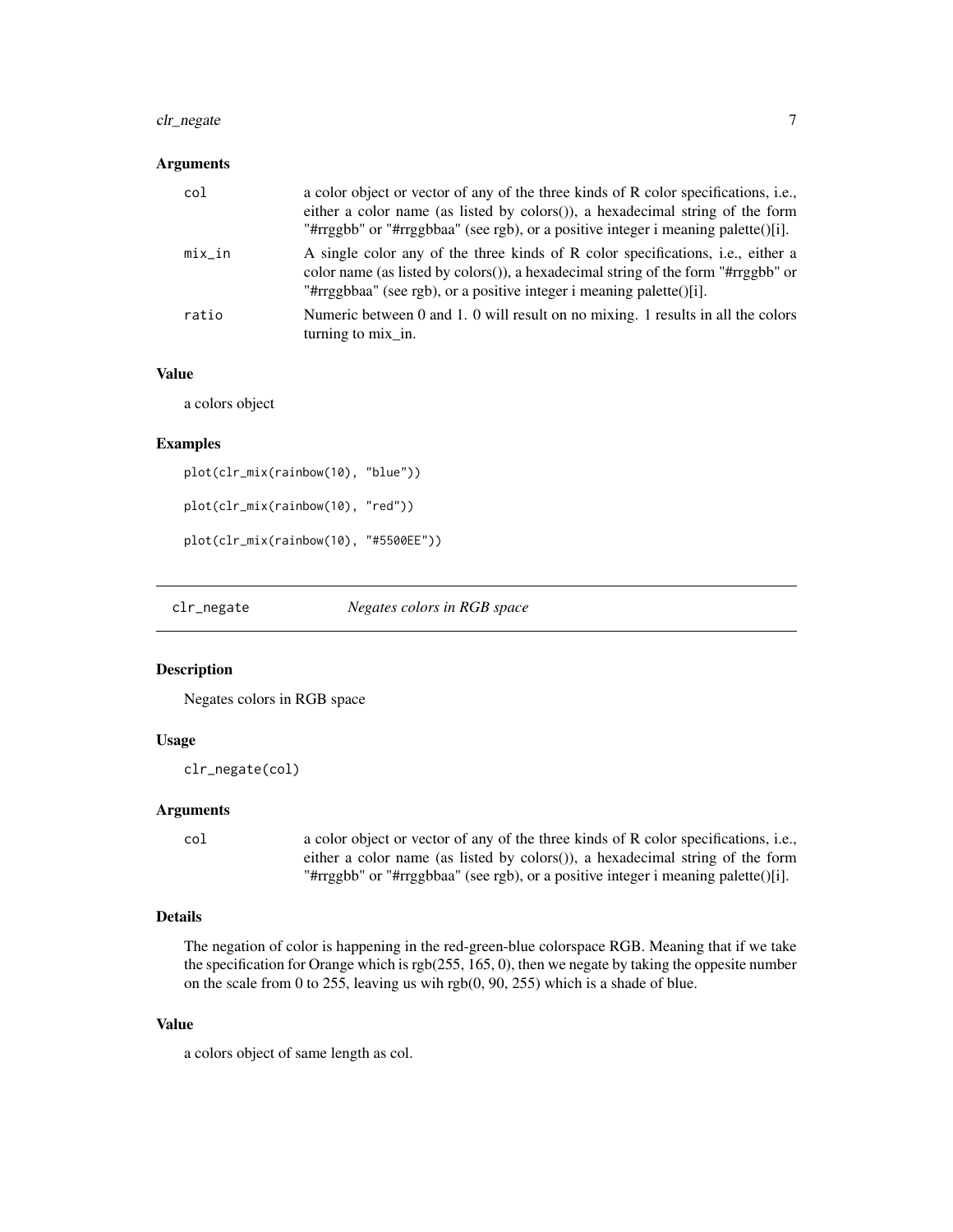# Examples

```
terr <- color(terrain.colors(10))
terr
clr_negate(terr)
plot(terr)
plot(clr_negate(terr))
```
clr\_protan *Simulate color vision deficiency*

### Description

Simulate color vision deficiency

### Usage

clr\_protan(col, severity = 1) clr\_deutan(col, severity = 1) clr\_tritan(col, severity = 1)

#### Arguments

| col      | a color object or vector of any of the three kinds of R color specifications, i.e.,      |
|----------|------------------------------------------------------------------------------------------|
|          | either a color name (as listed by colors)), a hexadecimal string of the form             |
|          | "#rrggbb" or "#rrggbbaa" (see rgb), or a positive integer i meaning palette( $\chi$ [i]. |
| severity | A numeric, Severity of the color vision defect, a number between 0 and 1. 0              |
|          | means no deficiency, 1 means complete deficiency. Defaults to 1.                         |

# Details

The matrices uses to perform transformations have been taken as the 1.0 value in table 1 in [http:](http://www.inf.ufrgs.br/~oliveira/pubs_files/CVD_Simulation/CVD_Simulation.html) [//www.inf.ufrgs.br/~oliveira/pubs\\_files/CVD\\_Simulation/CVD\\_Simulation.html](http://www.inf.ufrgs.br/~oliveira/pubs_files/CVD_Simulation/CVD_Simulation.html).

#### Value

a colors object of same length as col.

#### Source

[http://www.inf.ufrgs.br/~oliveira/pubs\\_files/CVD\\_Simulation/CVD\\_Simulation.html](http://www.inf.ufrgs.br/~oliveira/pubs_files/CVD_Simulation/CVD_Simulation.html)

<span id="page-7-0"></span>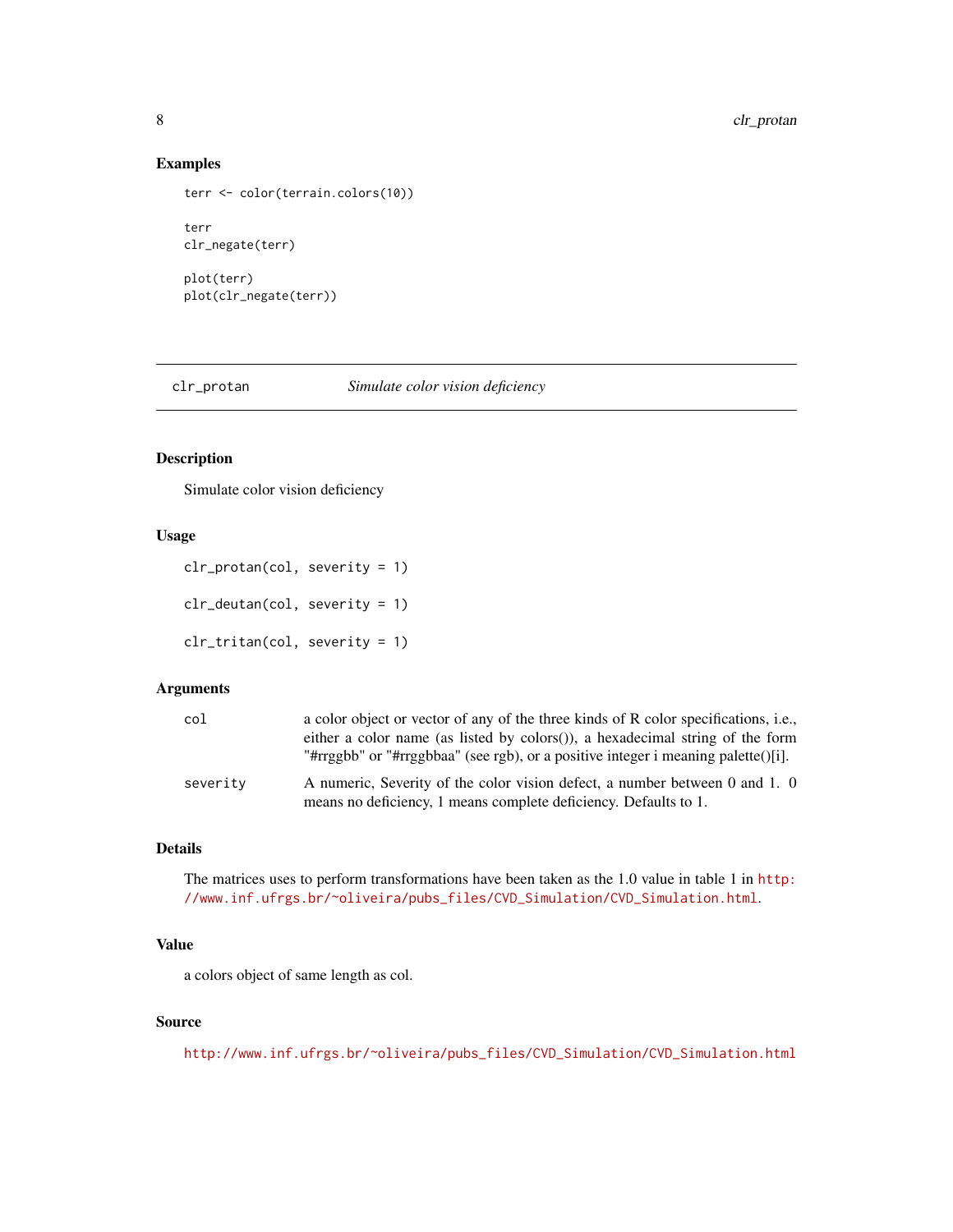#### <span id="page-8-0"></span>clr\_rotate 9

#### References

Gustavo M. Machado, Manuel M. Oliveira, and Leandro A. F. Fernandes "A Physiologically-based Model for Simulation of Color Vision Deficiency". IEEE Transactions on Visualization and Computer Graphics. Volume 15 (2009), Number 6, November/December 2009. pp. 1291-1298.

#### Examples

```
rainbow_colors <- color(rainbow(10))
plot(clr_protan(rainbow_colors))
plot(clr_deutan(rainbow_colors))
plot(clr_tritan(rainbow_colors))
viridis_colors <- color(hcl.colors(10, palette = "viridis"))
plot(clr_protan(viridis_colors))
plot(clr_deutan(viridis_colors))
plot(clr_tritan(viridis_colors))
```
clr\_rotate *Rotate the colors around the hue wheel*

### Description

Rotate the colors around the hue wheel

#### Usage

clr\_rotate(col, degrees)

#### Arguments

| col     | a color object or vector of any of the three kinds of R color specifications, i.e.,       |
|---------|-------------------------------------------------------------------------------------------|
|         | either a color name (as listed by colors)), a hexadecimal string of the form              |
|         | "#rrggbb" or "#rrggbbaa" (see rgb), or a positive integer i meaning palette()[i].         |
| degrees | Numeric between 0 and 360, denotion the about of degrees the colors should be<br>rotated. |
|         |                                                                                           |

# Details

The colors will be trainsformed to HSL color space (hue, saturation, lightness) where the hue of the color will be rotation.

#### Value

a colors object of same length as col.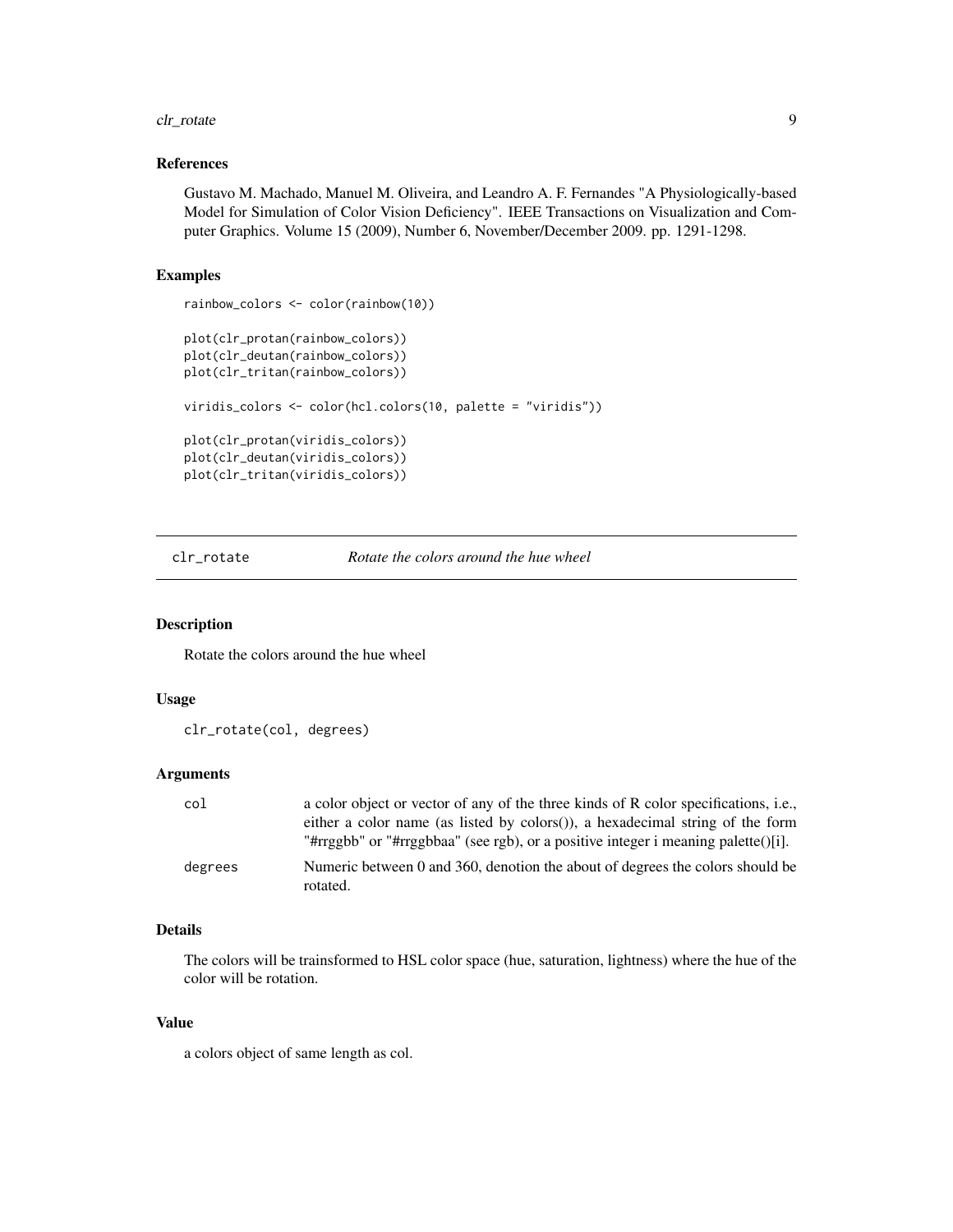#### <span id="page-9-0"></span>Source

[https://en.wikipedia.org/wiki/HSL\\_and\\_HSV](https://en.wikipedia.org/wiki/HSL_and_HSV)

#### Examples

```
plot(clr_rotate(terrain.colors(10), degrees = 90))
plot(clr_rotate(terrain.colors(10), degrees = 180))
plot(clr_rotate(rep("magenta", 11), degrees = seq(0, 360, length.out = 11)))
```
clr\_saturate *Make a color more saturated*

#### Description

Make a color more saturated

#### Usage

 $clr\_sature(col, shift = 0.5)$ 

#### Arguments

| col   | a color object or vector of any of the three kinds of R color specifications, i.e.,      |
|-------|------------------------------------------------------------------------------------------|
|       | either a color name (as listed by colors()), a hexadecimal string of the form            |
|       | "#rrggbb" or "#rrggbbaa" (see rgb), or a positive integer i meaning palette( $\chi$ [i]. |
| shift | Numeric between 0 and 1, 0 will do zero saturation, 1 will do complete satura-           |
|       | tion. Defaults to 0.5.                                                                   |

#### Details

The colors will be trainsformed to HSL color space (hue, saturation, lightness) where the saturation of the color will be modified. The saturation of a color takes a value between 0 and 1, with 0 being black and 1 being white. The shift argument takes a value between 0 and 1, where 0 means that the saturation stays unchanged and 1 means completely saturated. As an example, if the saturation of the color is 0.6 and shift is 0.5, then the saturation be set to the halfway point between 0.6 and 1 which is 0.8.

### Value

a color object of same length as col.

#### Source

[https://en.wikipedia.org/wiki/HSL\\_and\\_HSV](https://en.wikipedia.org/wiki/HSL_and_HSV)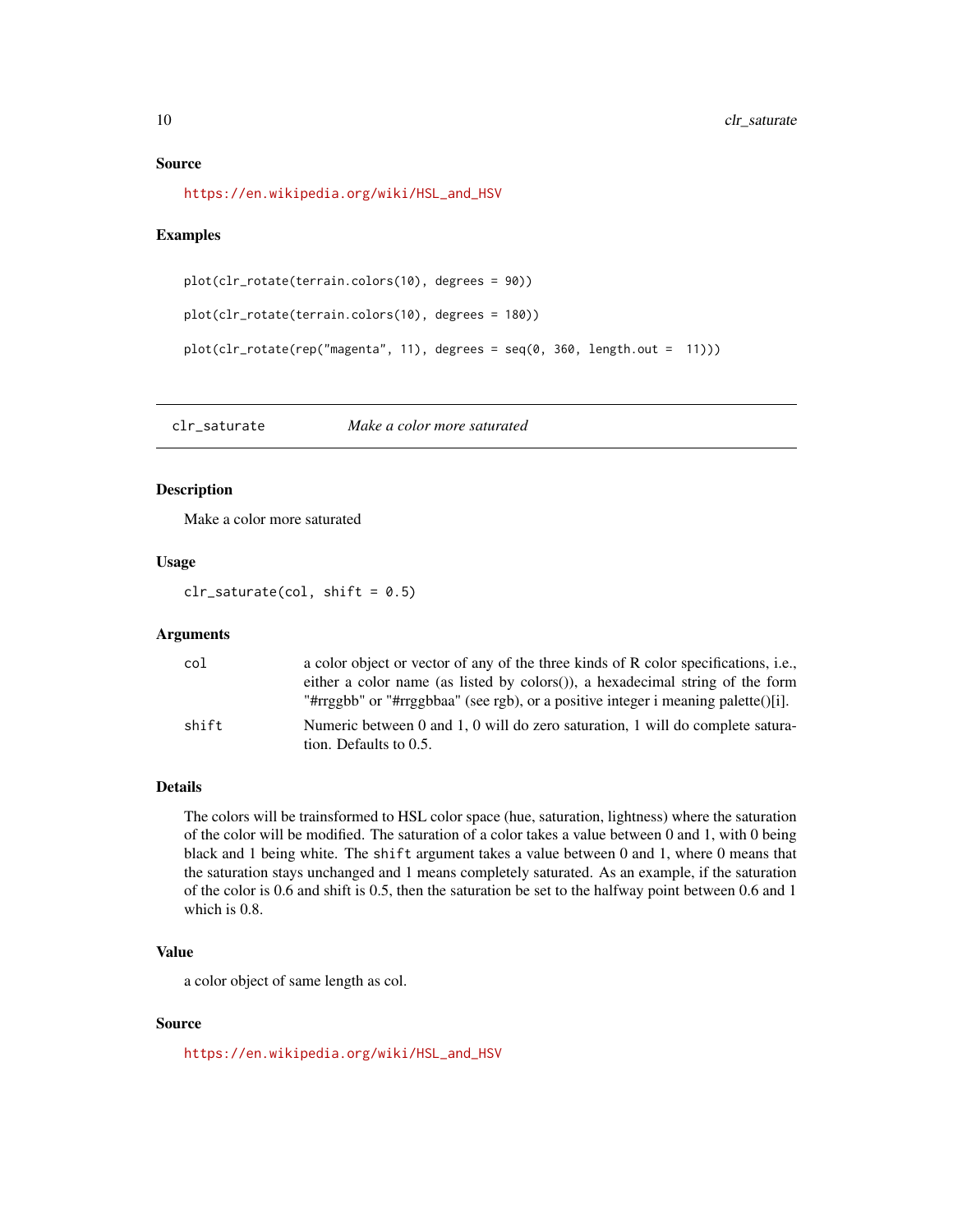<span id="page-10-0"></span>color that the color is a set of the color of the color in the color in the color in the color in the color in the color in the color in the color in the color in the color in the color in the color in the color in the col

# See Also

clr\_desaturate

#### Examples

```
plot(clr\_sature(terrain.colors(10), shift = 0.5))
```

```
plot(clr_saturate(terrain.colors(10), shift = 1))
```

```
plot(clr_saturate(rep("firebrick", 11), shift = seq(0, 1, 0.1)))
```
color *Turn vector to color vector*

#### Description

Turn vector to color vector

#### Usage

color(col)

colour(col)

#### Arguments

col a color object or vector of any of the three kinds of R color specifications, i.e., either a color name (as listed by colors()), a hexadecimal string of the form "#rrggbb" or "#rrggbbaa" (see rgb), or a positive integer i meaning palette()[i].

# Details

Alpha values will be automatically added to hexcodes. If none at present it will default to no alpha (FF).

### Value

a colors object.

# Examples

terrain\_10 <- color(terrain.colors(10))

terrain\_10[1:4]

plot(terrain\_10)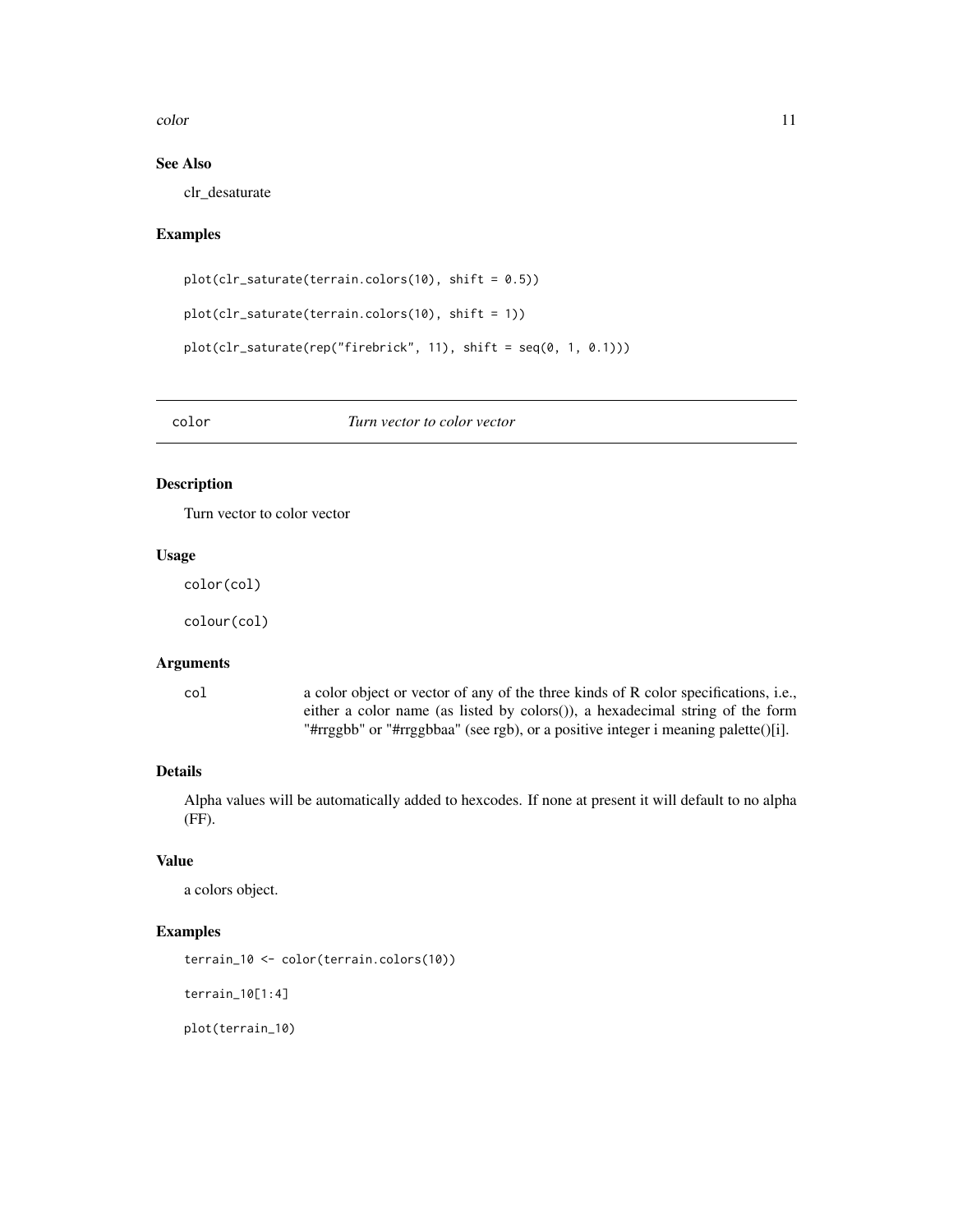<span id="page-11-0"></span>

# Description

Test if the object is a color

# Usage

is\_color(x)

# Arguments

x An object

# Value

TRUE if the object inherits from the color class.